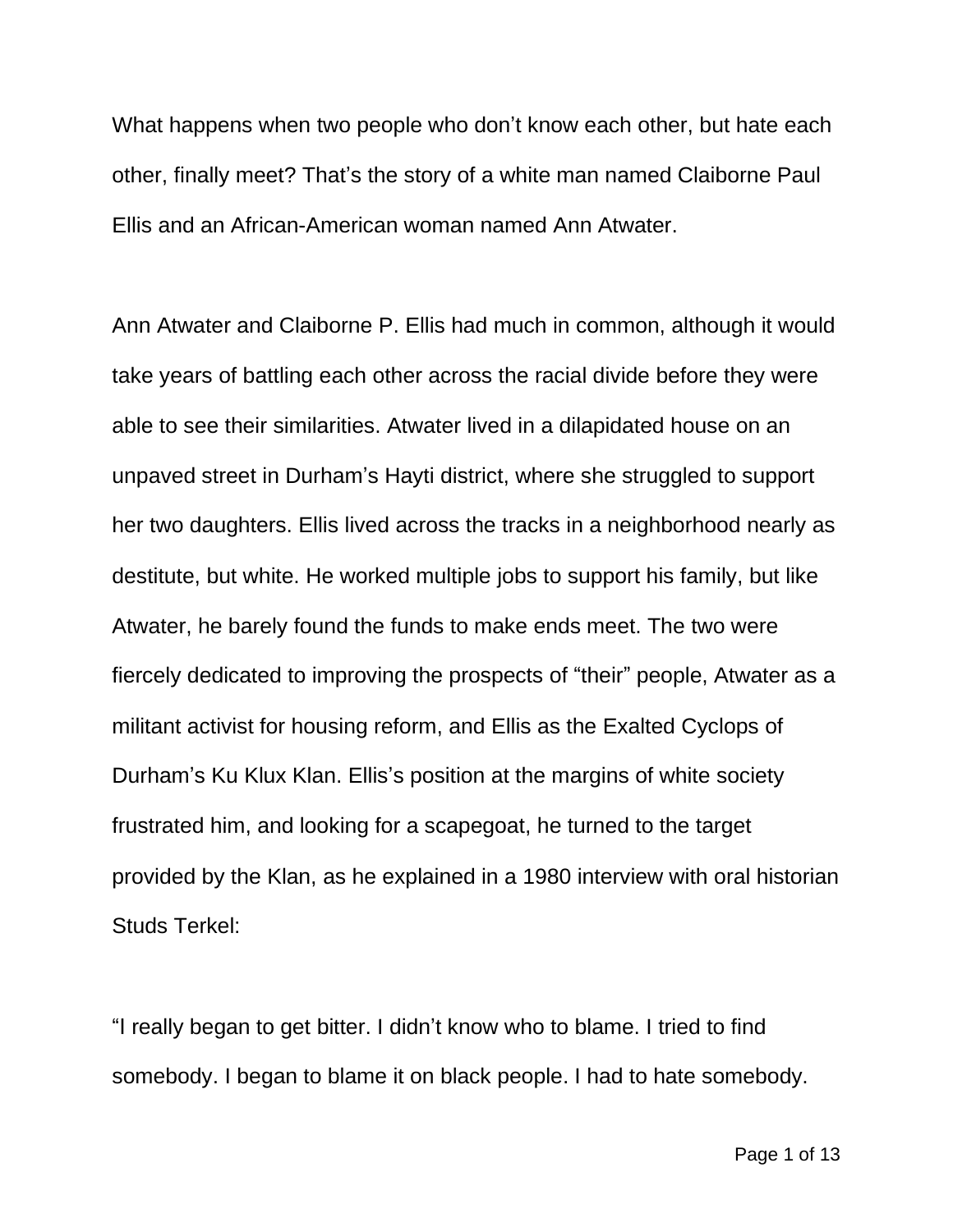Hatin 'America is hard to do because you can't see it to hate it. You gotta have somethin 'to look at to hate. The natural person for me to hate would be black people, because my father before me was a member of the Klan. As far as he was concerned, it was the savior of the white people. It was the only organization in the world that would take care of the white people. So I began to admire the Klan."

Ellis found his voice in the Klan, and rising to become the local leader, he began to take the Klan in a new public direction. As the civil rights movement increased in urgency and militancy, he believed acting as a spokesman on behalf of the Klan was crucial to upholding the "Southern way of life" and its "natural" social hierarchy. Even town leaders were largely receptive to his message.

In the 1960s, eighty percent of black Durham residents lived in substandard housing, a figure which had remained unchanged since the 1920s. The Housing Authority, part of an old boy network headed by an autocratic cotton mill executive, failed to enforce housing codes. Any discussion of the matter ended bogged down in a bureaucratic cycle of "commissions, committees, councils, boards of inquiry, official investigations, delegations,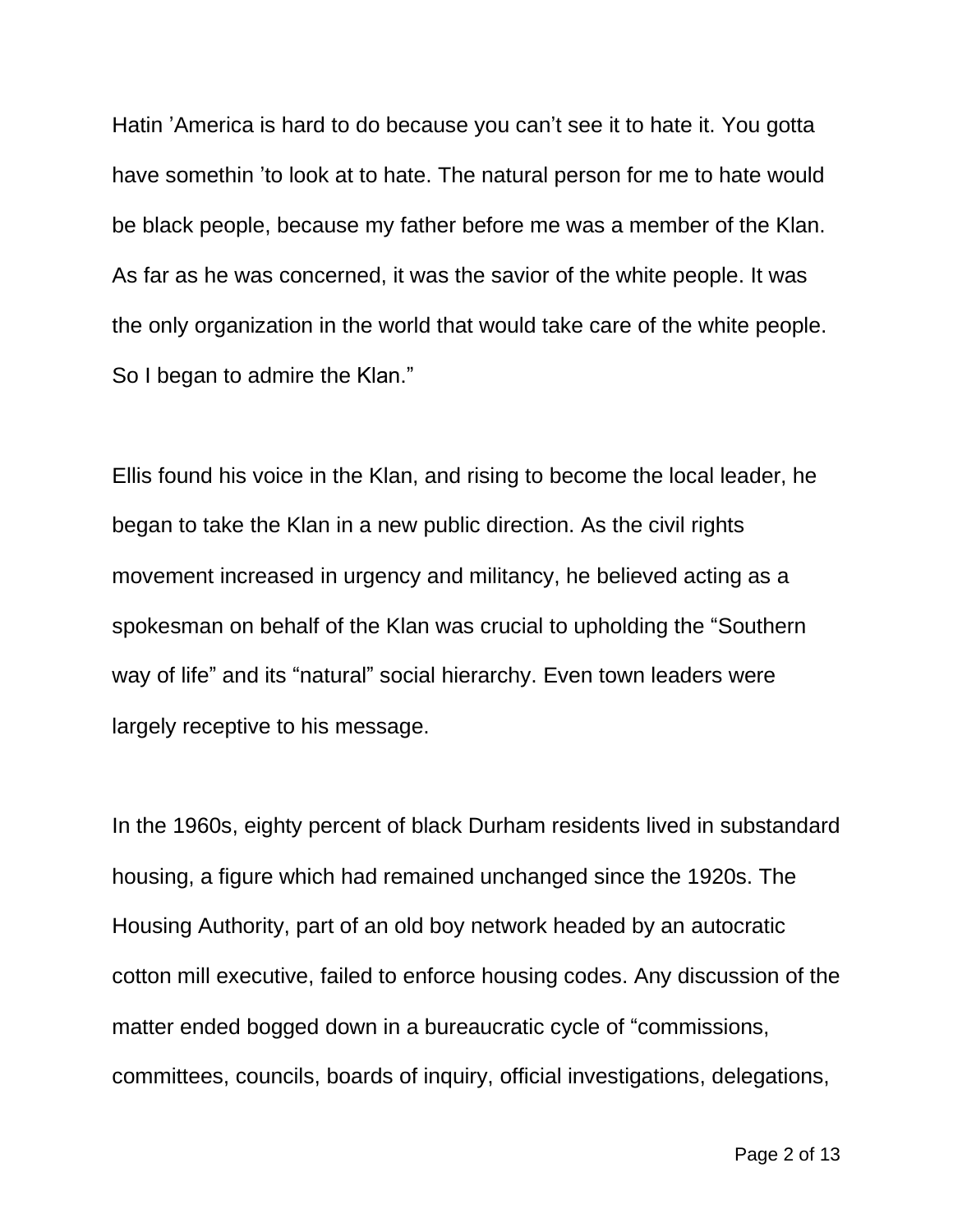panels" – a endless "substitution of talk for action." Atwater, emboldened by community organizer Howard Fuller, discovered a passion for housing reform and a natural talent for leadership first with Operation Breakthrough, then as chairwoman for the United Organizations for Community Improvement. She organized her community to rail against the city's repressive and reprehensible policies towards black housing, often peacefully in pickets and marches and city council meetings, but she was not averse to more violent tactics, as when she participated in the bombing of the Housing Authority. She'd even threatened Ellis with a knife during a 1968 council meeting.

The two were thrown together in 1971 as co-chairs of a charrette, a series of long and intense meetings between a diverse group of people. By their own admission, both wanted nothing more than to murder each other in the most violent way possible. But looking for compromise, city council leaders asked them to work together. The purpose of this charrette was to discuss school desegregation, a still contentious issue, and to draw up a series of recommendations to present to the school board. Considering their history of mutual animosity, Atwater and Ellis were reluctant to work with the other, but both knew that to have their opinion represented, they must participate.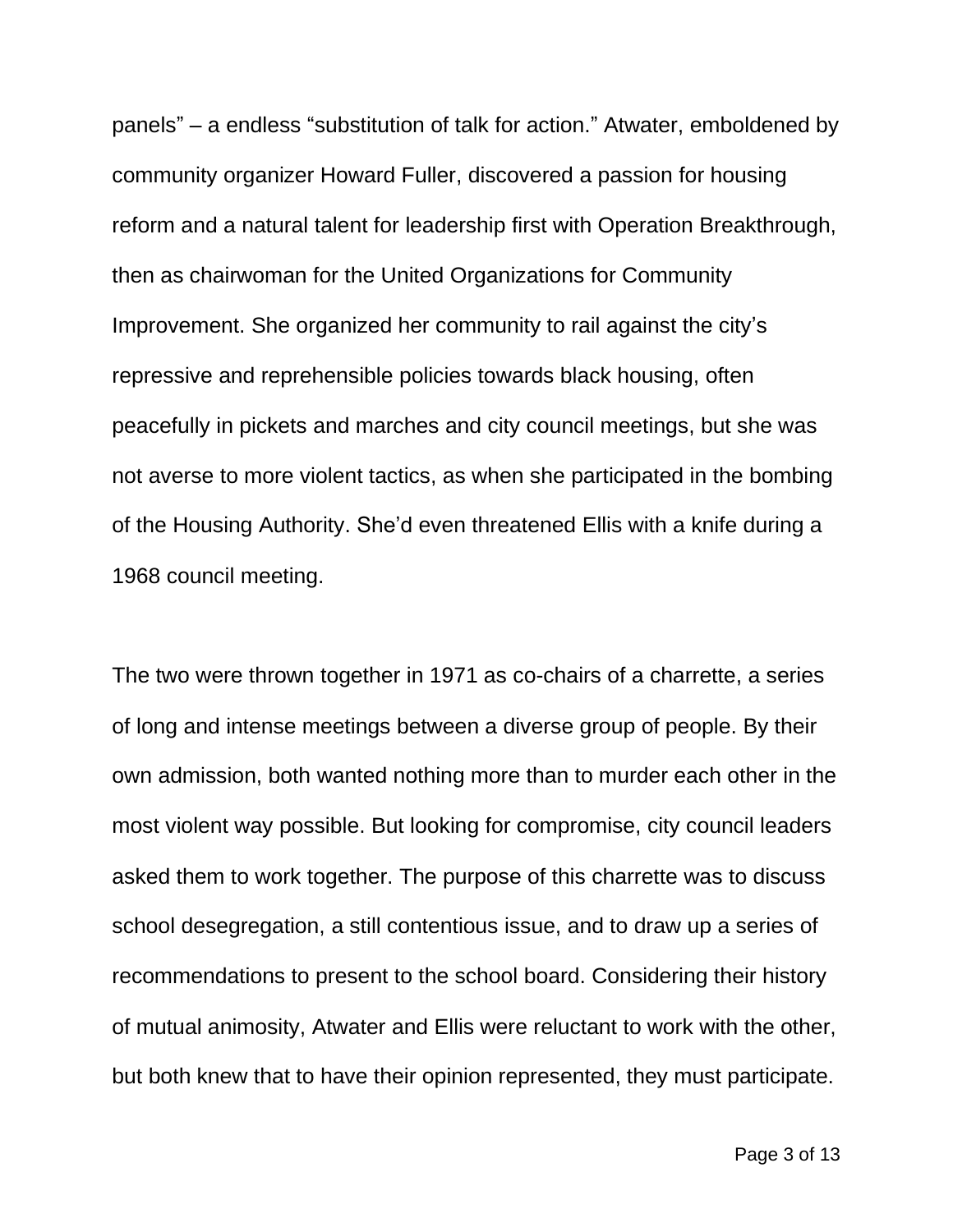It was during this series of meetings in the summer of 1971 that C.P. Ellis began to change. At first, the two argued and screamed at each other. But then Ellis had a conversion. Sitting down with his nemesis, he realized that his struggles were her struggles too, and that they shared a fundamental commonality of experience. Ann Atwater, in an interview with the Carolina Times, expressed this sentiment:

"Mr. Ellis has the same problems with the schools and his children as I do with mine and we now have a chance to do something for them. There certainly is no deep seated love between Mr. Ellis and myself but this school project brings out problems we all have. We are going to have to lay aside our differences and work together. This will be the first time two completely different sets of philosophies have united to work for this goal of better schools. If we fail, at least no one can say we didn't try."

Change did not come easily or suddenly, and the two faced ostracism, even death threats; C.P. Ellis had an especially difficult time returning to his life post-charrette, as he had "lost his effectiveness in the community," which he acknowledged in a toast on the last night of the charrette. But, in the years that followed, Ellis underwent the sort of transformation that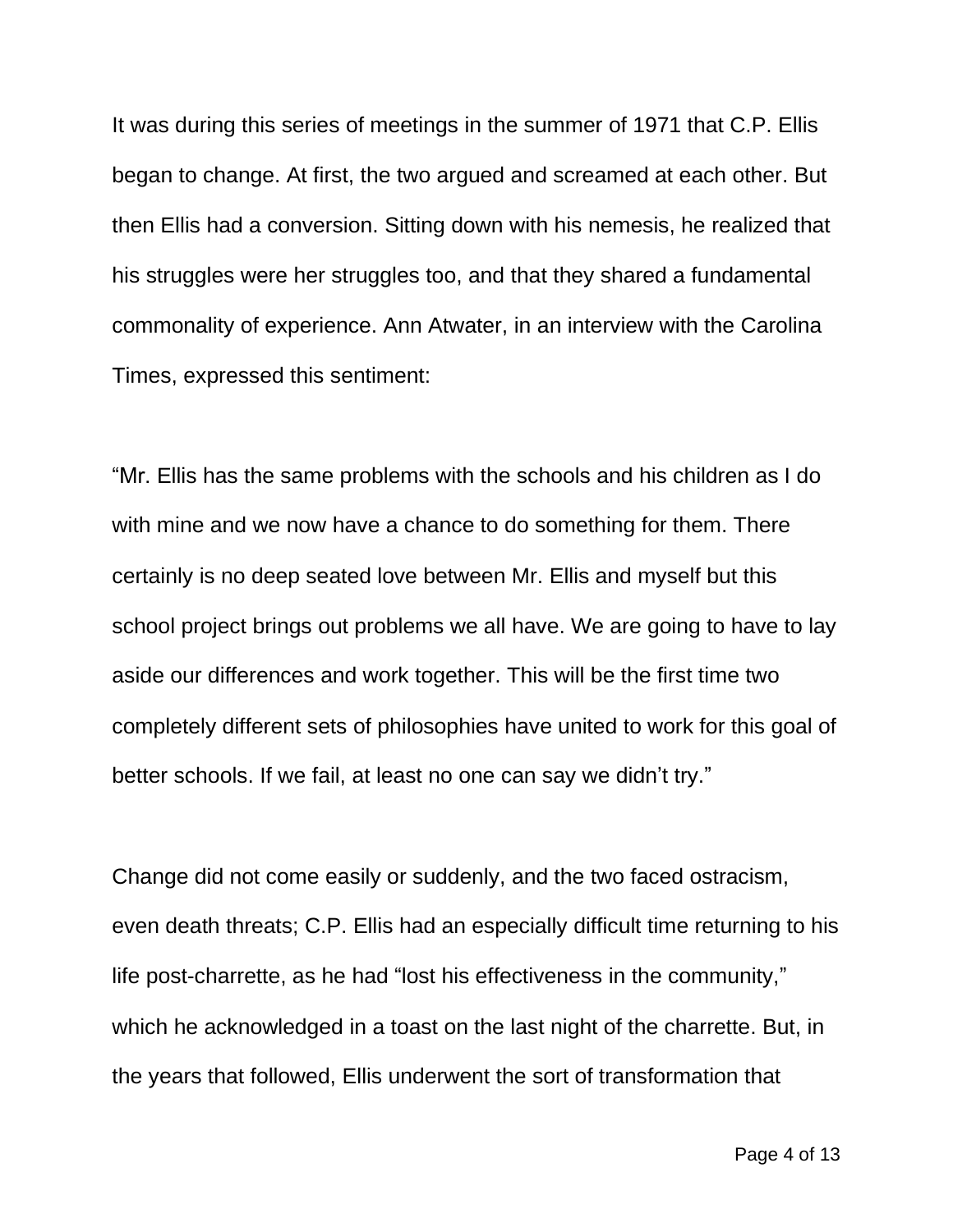should by rights only happen in movies. He became a civil rights advocate and leader of a trade union with mostly black members. Ann Atwater became his best friend, and they stayed close until Ellis died in 2005.

There are many stories just like that; stories of people who should seemingly hate each other, but who found that once they got past the hate, they had more in common than they thought, for they were united as Americans, as Christians, as people of the human race.

Unfortunately these days, divisions can make the news quite a bit. People can be more divided than ever. More and more things like this, people shouting at one another, refusing to speak to one another, or seeing something indicating one's politics or faith, and they see the person not a fellow American, human being, Christian, etc., but as someone completely different from them. This is even true among some Catholics; I've seen it first hand. People who were angry at one parish or didn't want to associate with them; people who look at other Catholics in a judgmental light for being too liberal or conservative. Certainly I, like most all of us, have felt that judgment too from some of my fellow Catholics. And what happens with all these differences? At best, they don't speak about differences; at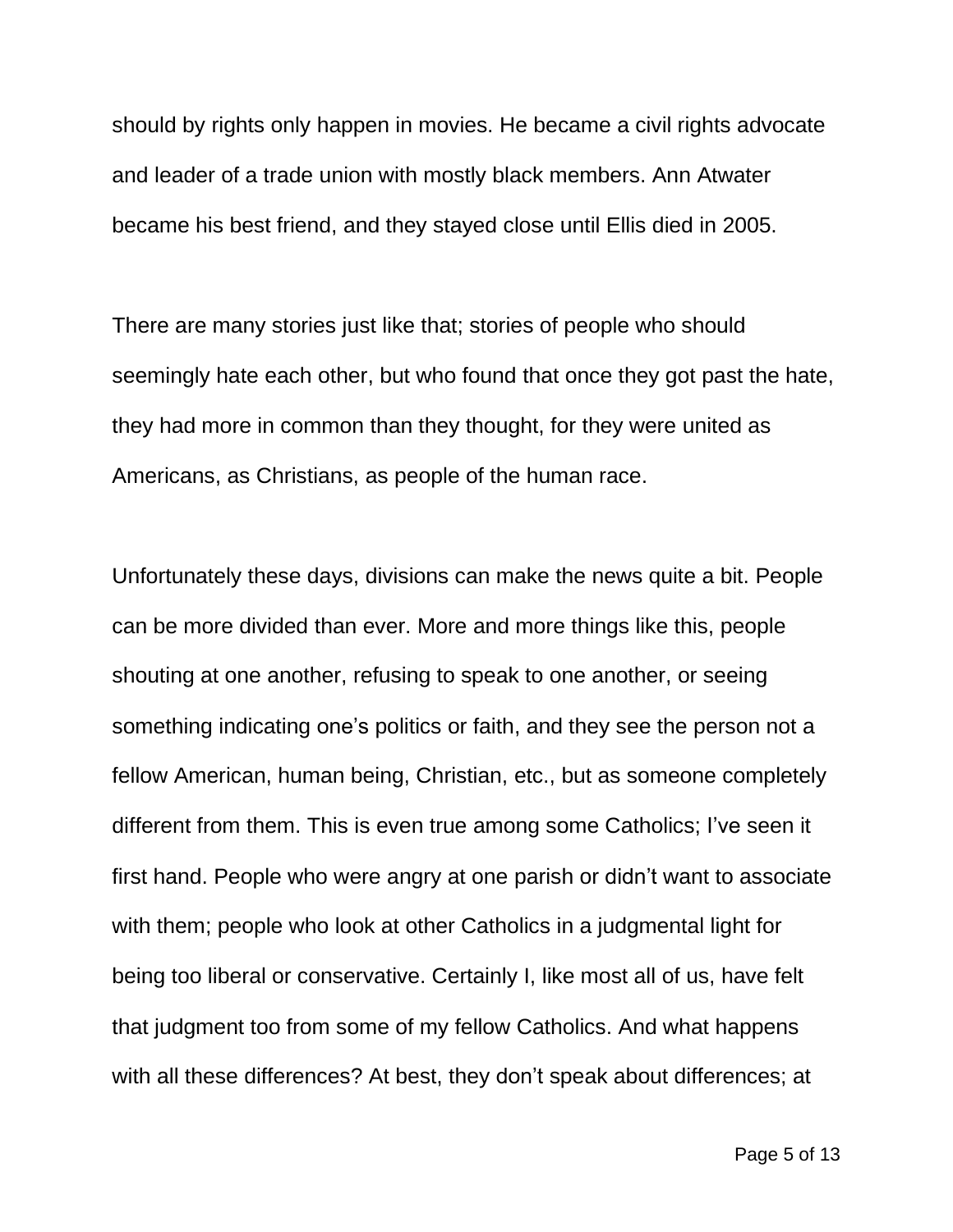worst they become entrenched and angry at one another and further polarized. It's quite easy for things to become toxic.

This is a problem. Saint John Paul II called polarization sinful because it raises seemingly implacable obstacles to fulfilling God's plan for humanity. God's plan is for us to grow in love for one another. Jesus did not say "this is my Body give up for some of you" but for all. Diversity, we are told, is to be celebrated; yet at the moment we feel not so much diverse as divided. Where is the center? What can hold diverse people together, rather than turning them against one another?

The answer is found in looking to the Trinity. Much more than a shamrock, and sometimes a very hard concept to talk about, the best term I've found for the Trinity is perfect love; Father, Son and Spirit, in a perfect unity; no division that separates; the love of Father and Son being breathed out in the form of the Holy Spirit upon you and me. Saint Thomas Aquinas said, "We cannot know what God is; only what God is not." We can't explain the intimate relationship among Father, Son and Spirit, but faith enables us to accept it. And what we do know the Trinity is not is at odds with one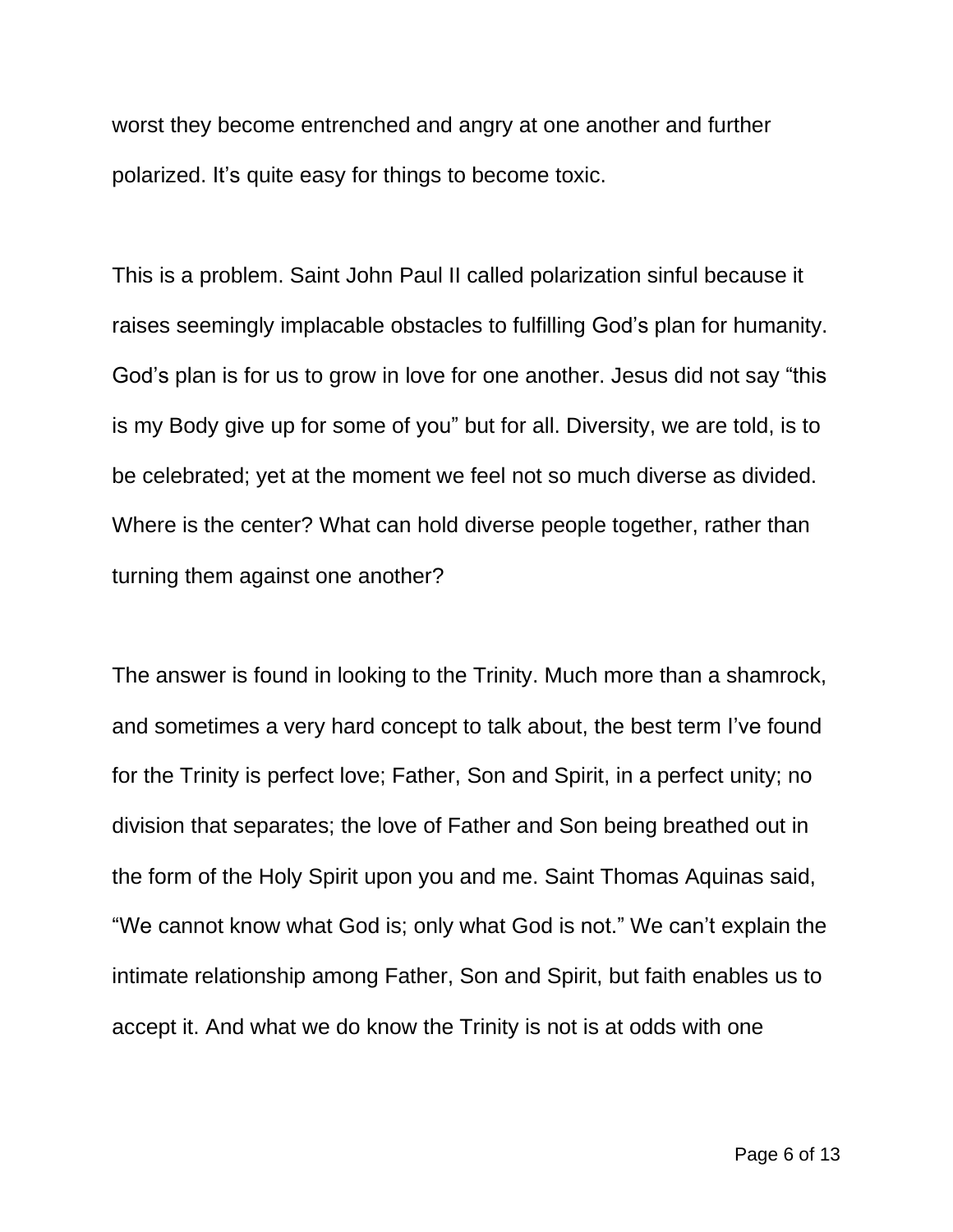another. Rather, we see the expression of perfect love. And this feast gives us the chance to try to get there. So what can we do?

I think a starting point is prayer, and listening to God, remembering silence is part of prayer too. Jesus in the Gospel, speaks of the Spirit of truth coming, the Holy Spirit who helps us to love like God. Remember those fruits of the spirit which are all centered around that; love, joy, peace, patience, kindness, generosity, faithfulness, gentleness, and self control. We can ask God to help us be more tolerant; to look to the heart; to open up our eyes; to love our enemies; to forgive. When we do that, when we pray, when we listen, we can remind ourselves that God loves all people, without any exceptions. Prayer gives us time to think about the sacrifice of Jesus, who held no grudges, who hated no one. Mass, the perfect prayer, gives us the opportunity to receive Holy Communion, where we are reminded of God's love for us all but also how we are all united by that love - something good to think about heading into Corpus Christi Sunday next week. Prayer also reminds us of our own shortcomings and how Jesus love us despite of them; it gives us the chance to see the splinter in our own eye before the wooden beam in our brothers eye. So, too, does prayer remind us of our need for and dependence upon God. And when we listen too, it's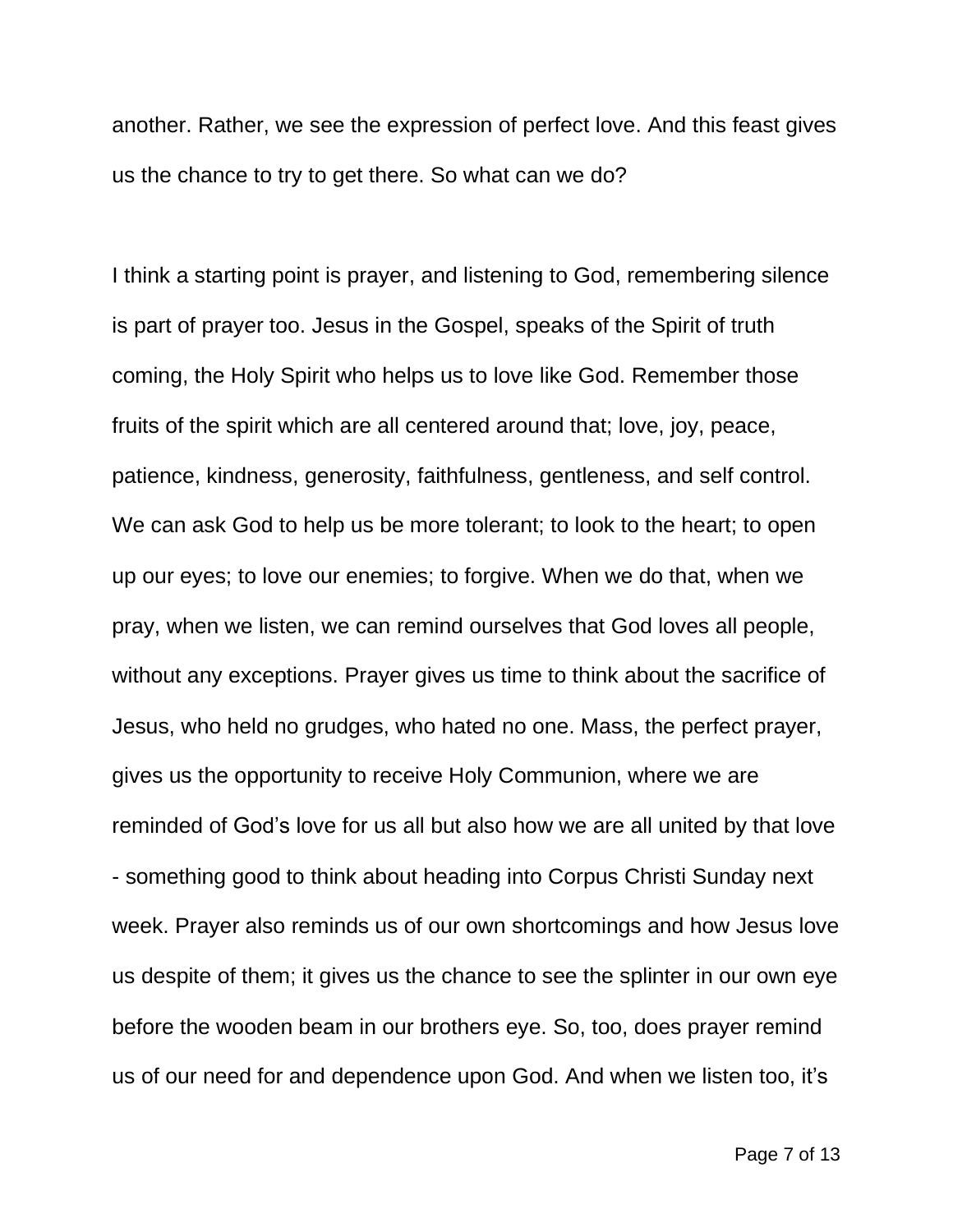a perfect starting point to pray for people we disagree with and dislike. Prayer unites us which is what we see every time we come to Mass.

We can also listen to the Church for guidance and wisdom, which comes from prayer and being shepherded by the Church God created, whose birthday we celebrated last week. Remember the Spirit guides the Church. When we listen to God's Church, when we have a knowledge of moral law and what God teaches us through revelation and Tradition and the Church, we can have a knowledge about what justice really means, and what we should work towards building in this world. When we have God front and center, we know why abortion is wrong, why the immigrant deserves dignity, why those imprisoned should be treated humanely, and this faith aspect informs us on how to act.

Listening is also crucial with respect to others. At the meetings, Ann and Claiborne had already yelled at one another before; but through listening to one another they were able to find that common ground. Sister Adrienne Kaufmann, a Benedictine nun, did a case study on abortion for her dissertation, focusing on how to bring together both sides of the issue. For instance, Hillary Clinton, who supports abortion rights, spoke about working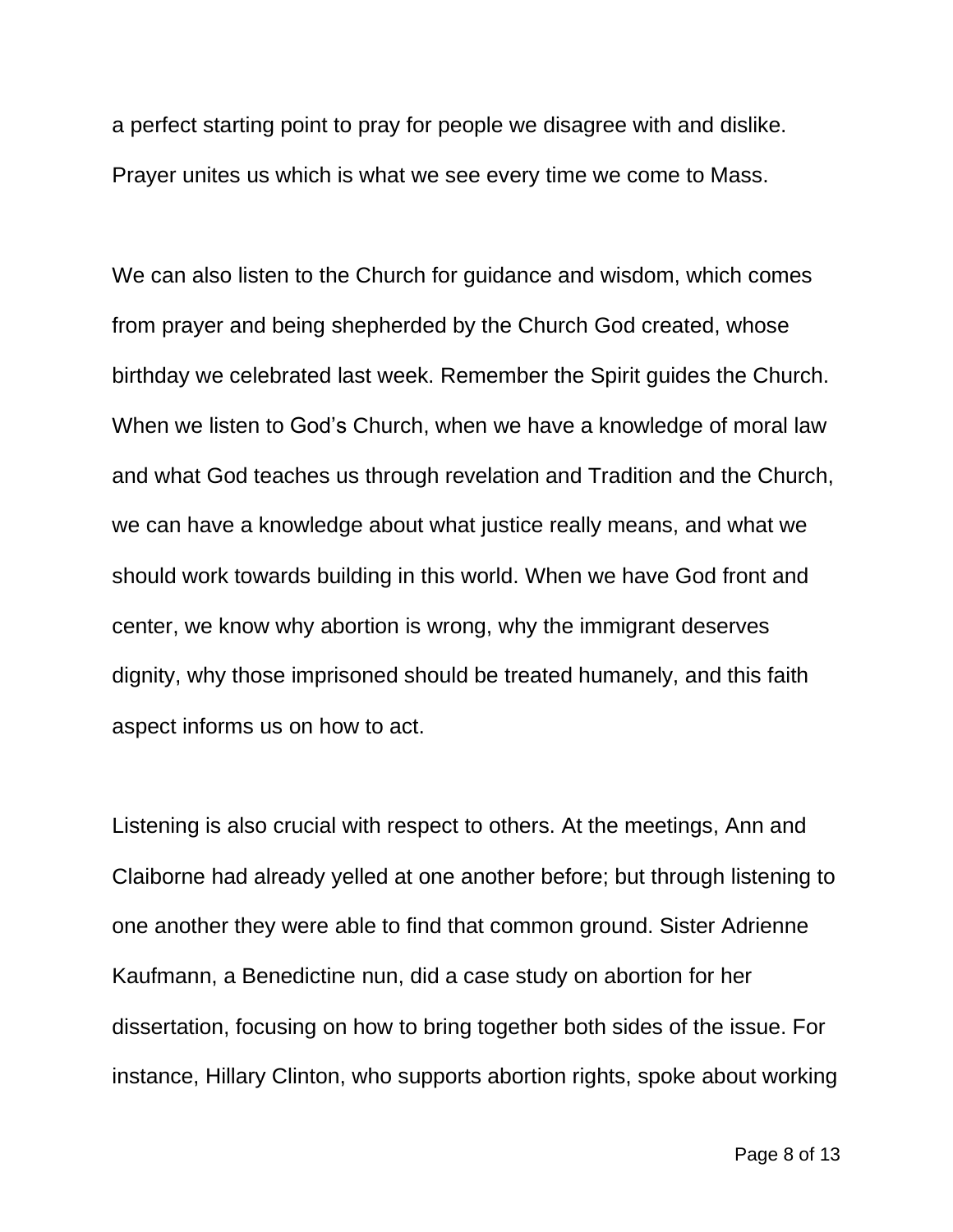with the pro-life movement to realize a common goal of fewer abortions. At the same time she made that speech, George W. Bush who was president at the time, called for the same thing, "seeking common ground where possible." Said Sister Adrienne: "To reduce or end abortion, pro-life people need to get into dialogue with pro-choice people about things in this society they both care about, and work together to change them. They have a lot more in common than they believe or imagine, but it's submerged below this pool of enemy rhetoric. Instead they need to drop the rhetoric, look at ways to pool their energies, and make progress that way." And she's right, for that applies to so many situations - people can get so entrenched, we can fail to find that common ground which starts by listening to those who seem so different from us. It could be that we are so entrenched on one viewpoint that we aren't listening enough, and when we take time to listen to what God is saying or what someone is saying, maybe we are the one who, like Claiborne, is the one who should change.

Once we have those foundations, we can engage in civil argument, which is different than shouting or attacking. Arguing is a good thing; it's something I stress at every wedding Mass because if we just bottle things up or never talk, naturally that will make a marriage or relationship toxic.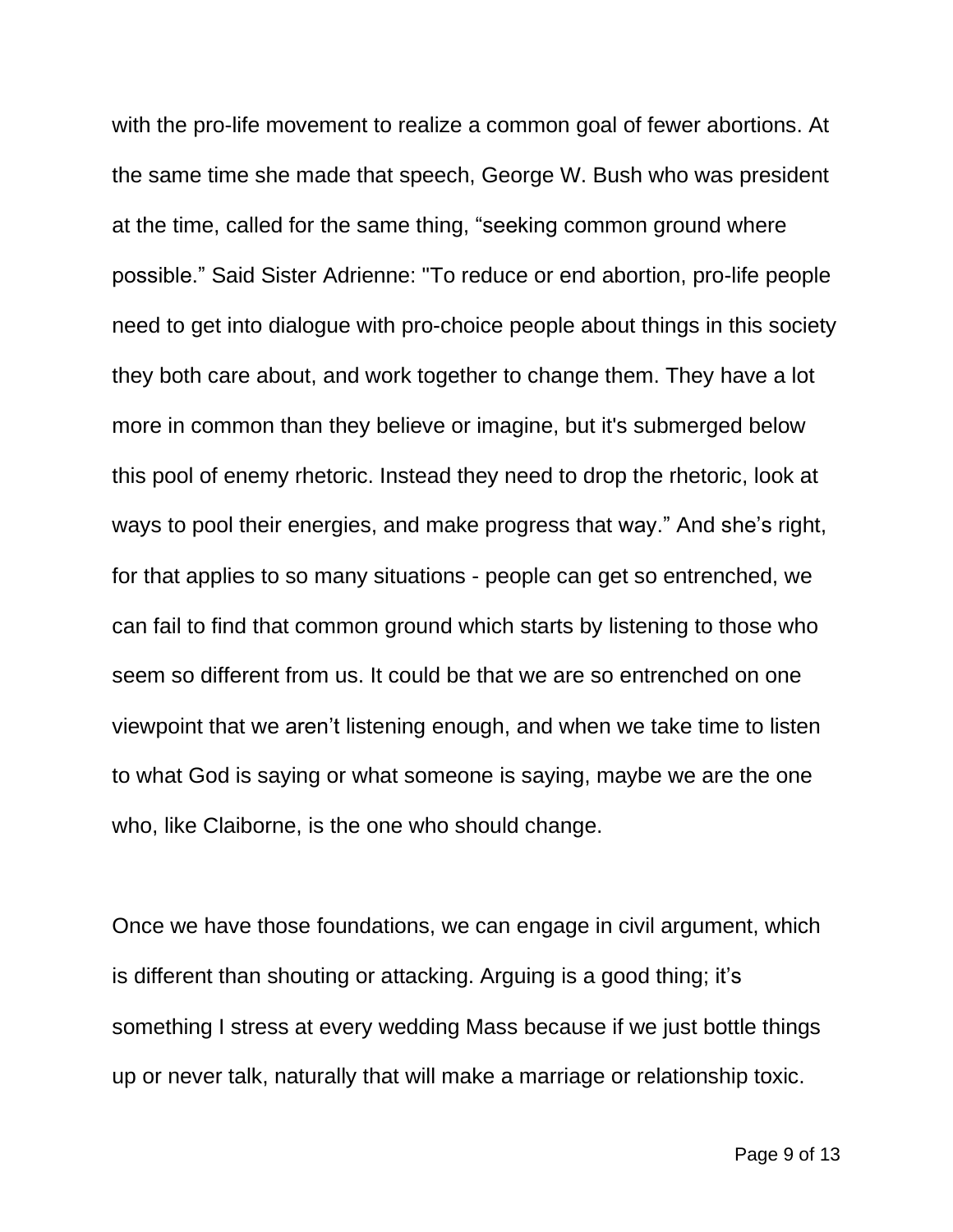For true growth to happen, we need to have challenging discussions.

Maybe we really want someone to just see something we know to be true and is a core part of our faith; take coming to Mass on a Sunday. The truth of this being important will never change. But if we just shame people, it's not going to get them to change. Maybe multiple discussions won't either. But the more we engage with people and have conversations with them about matters of our faith, the more we can get them to think and the more we can also understand where they are coming from. This also spills over into other areas too - it's a great blueprint to follow when we are talking about politics or things that we are passionate about. Remaining calm, not raising our voice, and engaging in conversation can be a true path to better relationships between one another.

It's important to remember tolerance and patience are so very important too. We might not get someone to change, and while it's not a big deal if it's say who likes the Vikings or the Packers, it can be very difficult when we know people who believe things that are very contrary to what we hold to as a Catholic. What a tragedy though when anger or bitterness ruins not only dialogue but a relationship. Rather than focusing on the differences, try to focus on areas of common ground. Look for ways to have continued,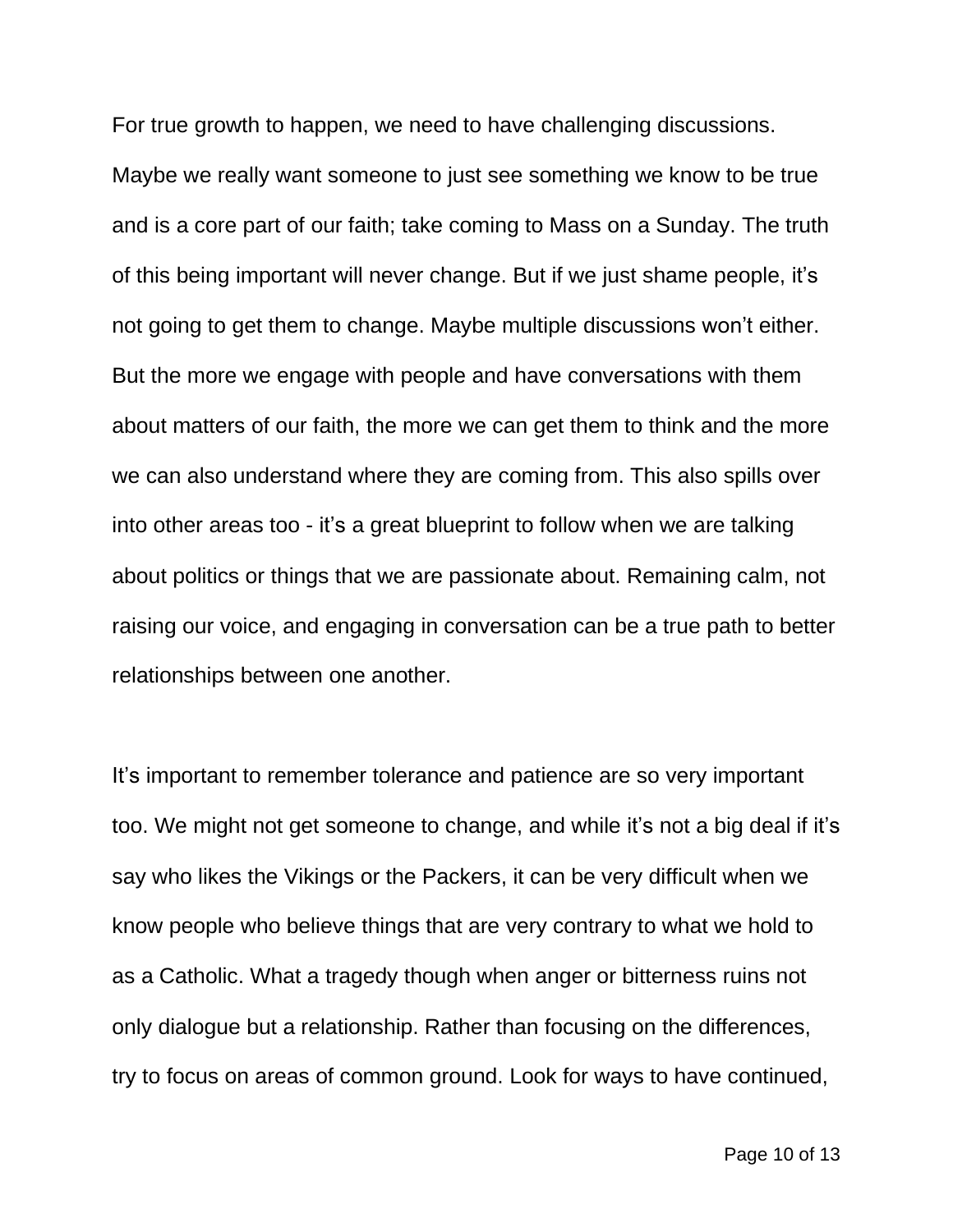ongoing dialogue. Be introspective; ask yourself are you the one who maybe needs to listen more or be more tolerant. And ask yourself how would Jesus treat this person? When we exhibit tolerance and patience, we just might find after a long period of time goes by that two people were changed for the better, both the person we have that disagreement with, and ourselves too because we became more calm, compassionate and understanding.

Lastly though, action is important too. The Father, Son and Spirit each act in the world. Ann and Claiborne acted to change in the community. Listening and tolerance are important, but can't be used to have a sort of fake peace or in a fearful way of saying something unpopular. Sometimes we will be hated for speaking the truth and need to lovingly challenge others. Jesus tells us the Holy Spirit gives us the knowledge of what to say, but we also see the martyrs filled with the Spirits virtue of fortitude. We want to strive to not hate one another and cooperate, but this also means once we know our faith and prayerfully discern how to articulate it, we cannot fear speaking out for the moral truths of the Church, be it challenging a loved one who maybe making poor choices, or being the lone voice in a group that speaks on a moral issue that might not be popular.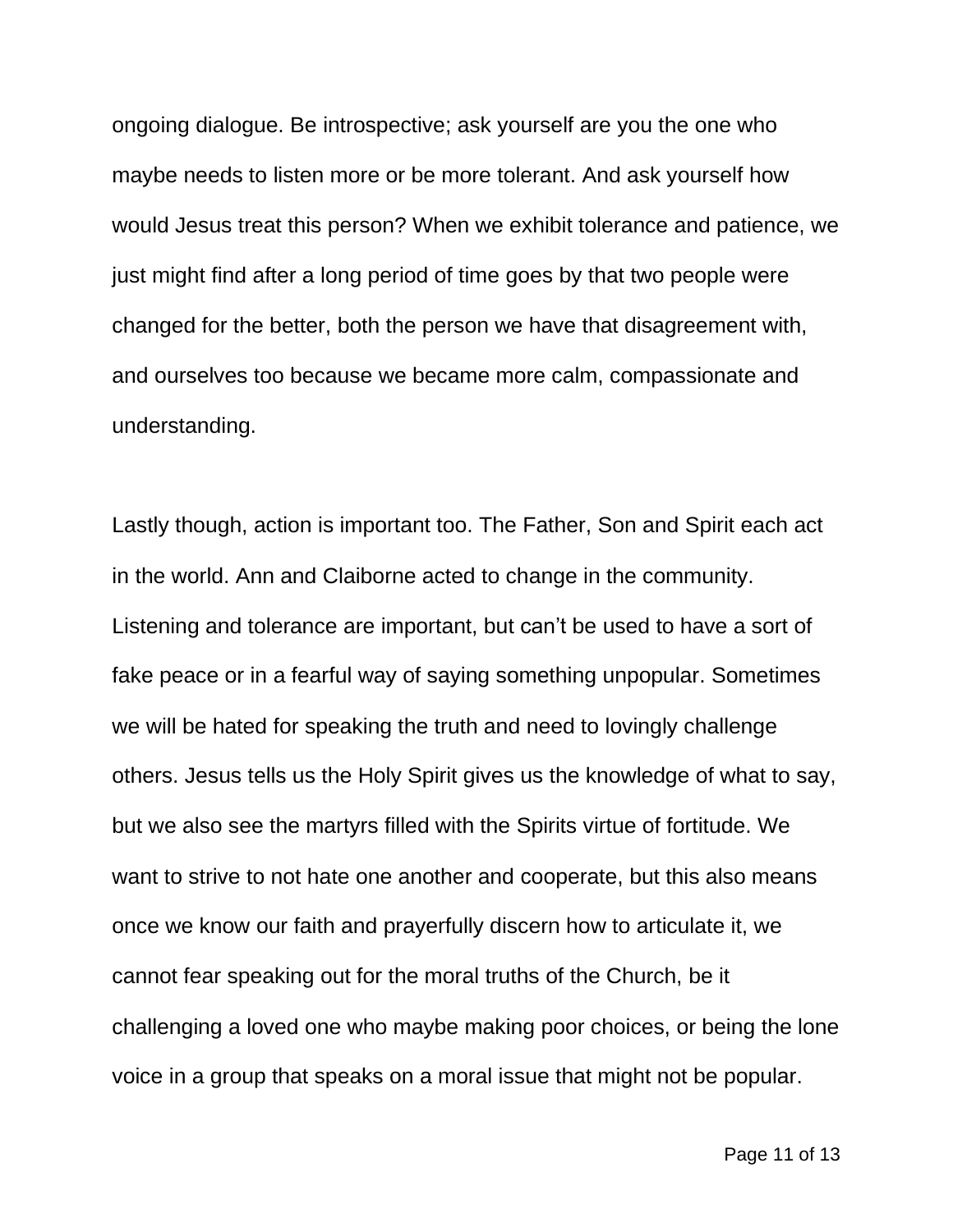Doing this cost Claiborne friends and connections but he did it to do the right thing. How about us?

It goes without saying I'm a very opinionated person. I have strong opinions on politics, on my sports teams as I've on many occasions talked of my love for the Vikings and dislike of the team from Green Bay, and of course have strong opinions and beliefs that are at the core of my Catholic identity. But I am also aware that heaven is not like the neighborhood association where every house and lawn looks the same. We are a Church made up of people from all walks of life; different, yet also unified like the Holy Trinity. Sadly in our society and even in our Church, we seem to becoming more entrenched and see people sometimes more as an enemy, less than as a brother. Jesus reminds us though of the power of love, and time and time again in stories like those of Ann and Claiborne, we see the power that love has to overcome hate and intolerance. The challenge for us is not to become entrenched, but to listen, to compromise, to argue rather than be polarized, and to act with prudence. As we prepare now to receive Holy Communion, and say "peace be with you" to the people next to us and then "amen" to our Lord, let's make sure that our talk isn't cheap, but that it's backed up by our actions. It's OK to be different. It's not OK to hate. May